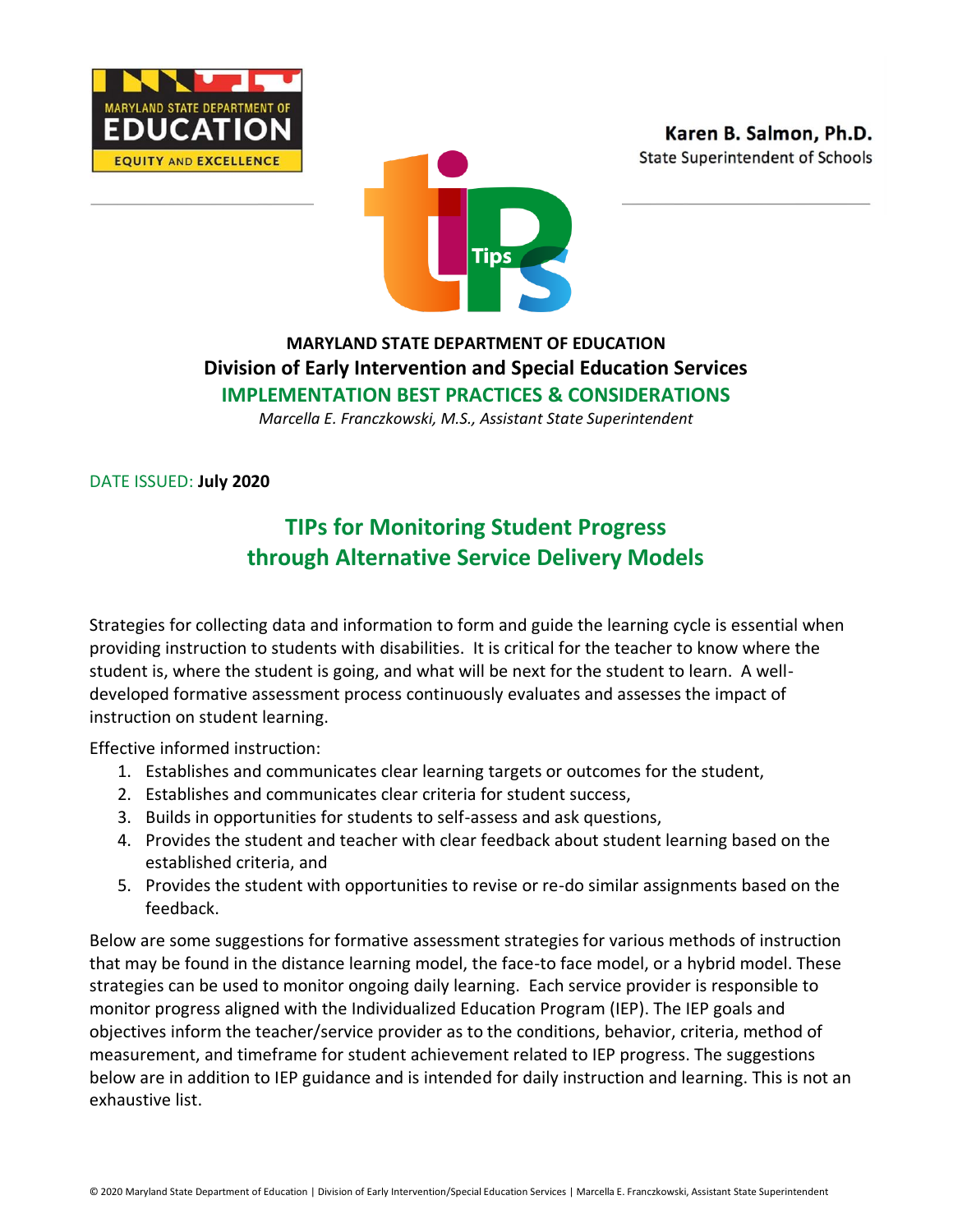| <b>Method of Instruction</b>                                                                                                                                                                                                                                                                                     | <b>Tips for Monitoring Student Learning</b>                                                                                                                                                                                                                                                                                                                                                                                                                                                                                                                                                                                                                                                                                                                                                                                                                                                                                                                                                                                                                                                                                                                                                                                                                                                                                                                                                                                                                                                                     |
|------------------------------------------------------------------------------------------------------------------------------------------------------------------------------------------------------------------------------------------------------------------------------------------------------------------|-----------------------------------------------------------------------------------------------------------------------------------------------------------------------------------------------------------------------------------------------------------------------------------------------------------------------------------------------------------------------------------------------------------------------------------------------------------------------------------------------------------------------------------------------------------------------------------------------------------------------------------------------------------------------------------------------------------------------------------------------------------------------------------------------------------------------------------------------------------------------------------------------------------------------------------------------------------------------------------------------------------------------------------------------------------------------------------------------------------------------------------------------------------------------------------------------------------------------------------------------------------------------------------------------------------------------------------------------------------------------------------------------------------------------------------------------------------------------------------------------------------------|
| <b>Work Packets</b><br>Packets may be a<br>primary mode of<br>instruction for<br>students with limited<br>access to technology<br>in the distance model.<br>In a hybrid model, the<br>student may complete<br>packets on distance<br>learning days,<br>supplementing the<br>face-to-face<br>instructional model. | Design packets with monitoring of learning and data analysis in mind.<br>$\bullet$<br>Include specific directions for each task explaining how the feedback will<br>be shared with the teacher. Ensure parent training, as necessary.<br>Build a collaborative and ongoing partnership with parents. Work to<br>$\bullet$<br>promote authentic and active partnerships with parents.<br>Assess how and what the student is learning; know what will be taught<br>$\bullet$<br>next.<br>Provide activities that encourage engagement, build in rewards, and<br>$\bullet$<br>include activities that promote self-monitoring.<br>Record, video, or take pictures of work (remember parental consent).<br>$\bullet$<br>Design rubrics or task response sheets aligned to assignments.<br>$\bullet$<br>Provide answer sheets and guides for parents or students to self-check.<br>$\bullet$<br>Provide scheduled check-ins with teacher or paraeducator.<br>$\bullet$<br>Chunk activities, allowing the teacher to collect small step learning and<br>provide context for re-teaching before the student has gone too far astray<br>in the work.<br>Ensure opportunity for the student to ask questions, listen to and analyze<br>questions to inform next steps for instruction. (regular telephone check-<br>ins)<br>Use U.S. Mail, email, or drop-off sites for returning data sheets/rubrics.<br>Ensure follow-up packets include feedback for the student and<br>opportunities to revise/re-do work as needed. |
| <b>Commercial Third</b><br><b>Party Learning Apps</b><br>(e.g., iReady, Lexia<br>Core 5, Prodigy,<br>TeachTown)<br>Apps maybe used to<br>support instruction<br>and practice of skills<br>during distance<br>learning days.                                                                                      | Evaluate/investigate the type of data that is collected through the app<br>$\bullet$<br>prior to implementing it.<br>Identify gaps in instruction and/or data collection that will need to be<br>$\bullet$<br>addressed through other modalities.<br>Consider the student's familiarity with the app interface and level of<br>$\bullet$<br>accessibility based on the student's individual needs.<br>Regularly review and analyze the data collected by the app.<br>Supplement the apps' data collection with skills reviews. Use video<br>$\bullet$<br>conferencing to gather more in-depth skill information or asynchronous<br>tasks to measure learning or progress on IEP goals.<br>Analyze patterns of errors, gather more skills information when gaps arise.<br>Use screen sharing to observe the student engaged in the work or app.<br>If possible, make the use of the app consistent across the<br>class/school/district.                                                                                                                                                                                                                                                                                                                                                                                                                                                                                                                                                                          |
| Direct One-to-One/<br><b>Small Group Online or</b><br>Face-to-Face                                                                                                                                                                                                                                               | Use the IEP goal/objective to guide assessment activities.<br>Engage the student in authentic discussion, listen carefully to comments<br>and questions.                                                                                                                                                                                                                                                                                                                                                                                                                                                                                                                                                                                                                                                                                                                                                                                                                                                                                                                                                                                                                                                                                                                                                                                                                                                                                                                                                        |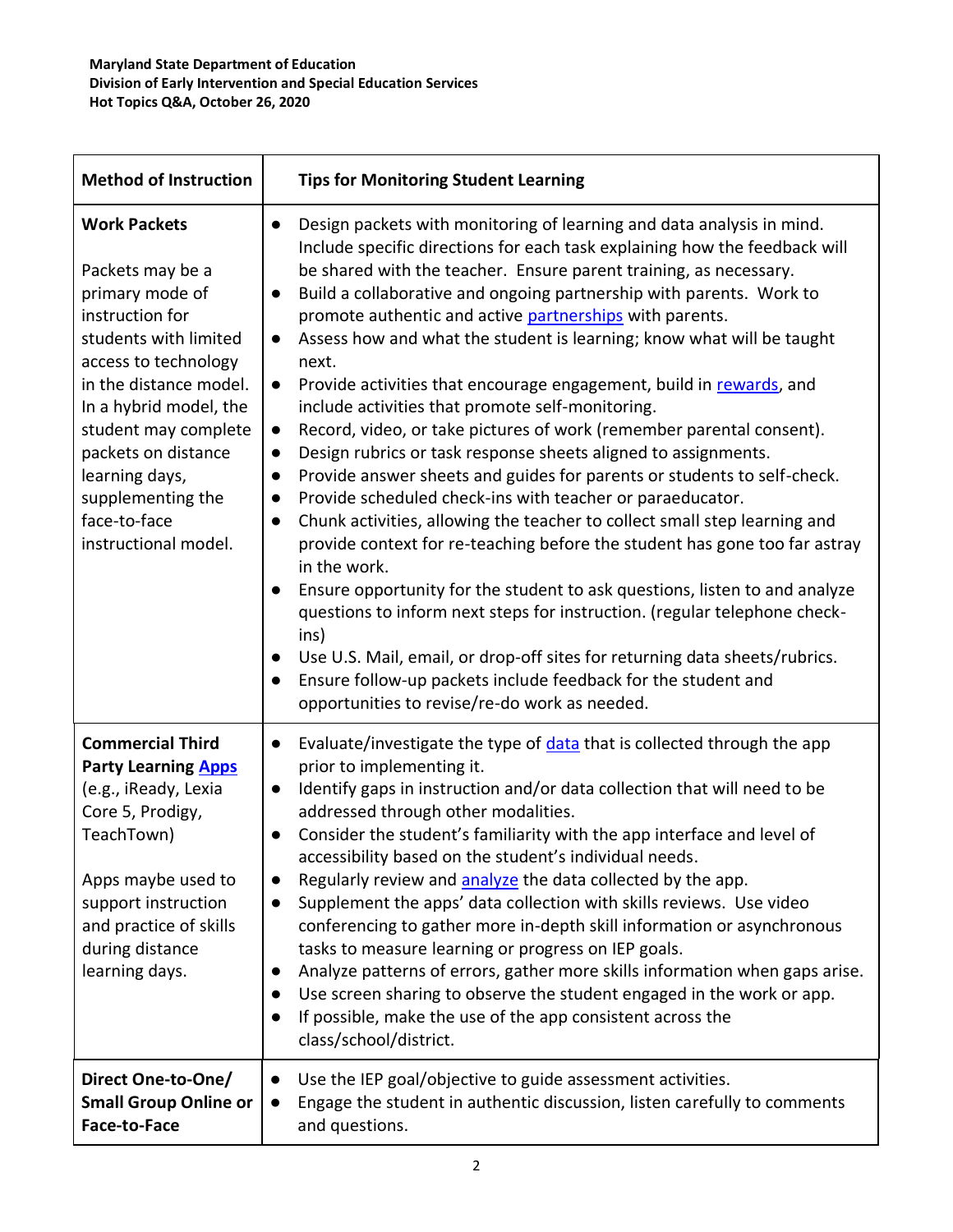| <b>Method of Instruction</b>                                                                                                                                                                                                                                                                                                                                         | <b>Tips for Monitoring Student Learning</b>                                                                                                                                                                                                                                                                                                                                                                                                                                                                                                                                                                                                                                                                                                                                                                                                                                                                                                                                                                                                                                                                                                                                                                                                                                                                                                                                     |
|----------------------------------------------------------------------------------------------------------------------------------------------------------------------------------------------------------------------------------------------------------------------------------------------------------------------------------------------------------------------|---------------------------------------------------------------------------------------------------------------------------------------------------------------------------------------------------------------------------------------------------------------------------------------------------------------------------------------------------------------------------------------------------------------------------------------------------------------------------------------------------------------------------------------------------------------------------------------------------------------------------------------------------------------------------------------------------------------------------------------------------------------------------------------------------------------------------------------------------------------------------------------------------------------------------------------------------------------------------------------------------------------------------------------------------------------------------------------------------------------------------------------------------------------------------------------------------------------------------------------------------------------------------------------------------------------------------------------------------------------------------------|
| Instruction<br>A direct instructional<br>activity can be<br>designed to address<br>specific skills as<br>outlined in IEP goals<br>and objectives or to<br>target gaps, missed<br>learning, follow-up<br>instruction, etc.                                                                                                                                            | Use guided questions to have the student explain their work process and<br>$\bullet$<br>thinking.<br>Develop a simple data log: identify goals, strategy and response, and<br>notable behaviors.<br>Conduct skill reviews.<br>$\bullet$<br>Ask the student what they noticed about their work, what was easiest, and<br>$\bullet$<br>what was hardest?<br>Identify and name a criterion for success met; identify and name a criterion<br>$\bullet$<br>to improve.<br>Provide chat features for students to submit questions, comments, etc.<br>$\bullet$                                                                                                                                                                                                                                                                                                                                                                                                                                                                                                                                                                                                                                                                                                                                                                                                                       |
| <b>Online Self-Directed</b><br>Activities/Independe<br>nt Assignments<br>Asynchronous<br>Learning<br>A well-developed<br>asynchronous lesson<br>will have all of the<br>attributes of the<br>synchronous learning<br>opportunity and<br>additional structures<br>such as chunking and<br>benchmarks to assist<br>the student with<br>independent work<br>completion. | Assign paraeducators to assist with check-ins and support.<br>$\bullet$<br>Provide samples of what is intended for an outcome and what does not<br>$\bullet$<br>meet the criteria. "This is an insect, and this is not and insect? " Provide<br>rationale to reinforce concepts.<br>Build-in self-assessment tools and benchmark reflection opportunities.<br>Provide chunking and pacing of activities to maintain engagement with<br>subset rubrics for guided success.<br>Develop self-checking quizzes and flashcards.<br>$\bullet$<br>Utilize Google Forms as exit tickets or worksheets.<br>$\bullet$<br>Ask students to write brief sentences or illustrate a prompted response.<br>$\bullet$<br>Provide an opportunity for discussion boards for a group of students,<br>$\bullet$<br>require engagement, and monitor daily.<br>Provide opportunities and avenues for students to submit questions.<br>$\bullet$<br>Design a work product that demonstrates learning, such as a game, a<br>$\bullet$<br>puzzle, flash cards, or quiz for another student.<br>With parent permission, use video recording.<br>$\bullet$<br>Collaborate with parents to provide opportunities for the student to<br>replicate or apply skills that were taught in the week's/day's lessons.<br>Provide parent with a structured document or tool to communicate<br>$\bullet$<br>feedback. |
| <b>Group Assignments/</b><br><b>Projects</b><br>Students with<br>disabilities participate<br>in virtual and school-<br>based group<br>assignments to access                                                                                                                                                                                                          | Provide initial opportunity to ask questions, ensure understanding of<br>$\bullet$<br>assignment, and criteria for success.<br>Provide opportunities for benchmark check-ins, individual and group<br>$\bullet$<br>reflections.<br>Use virtual student break-out rooms to meet, discuss, and collaborate.<br>$\bullet$<br>Engage the paraeducator to monitor break-out rooms.<br>$\bullet$<br>Have students re-state roles and assignments.<br>$\bullet$<br>Provide chunking, timelines, check-out lists, and rubrics.<br>$\bullet$                                                                                                                                                                                                                                                                                                                                                                                                                                                                                                                                                                                                                                                                                                                                                                                                                                             |